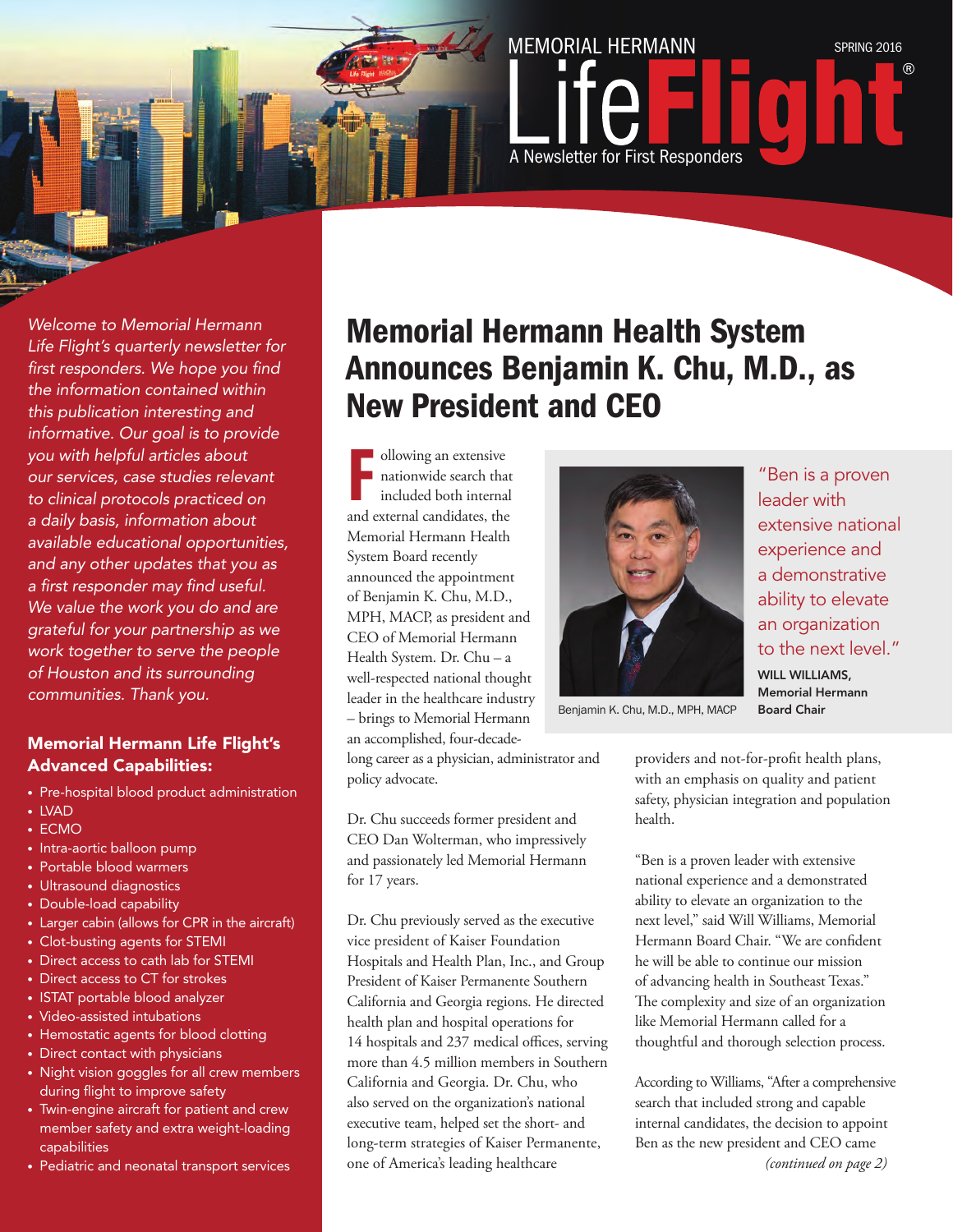down to his exceptional experience. That, along with his remarkable career, passion for people and commitment towards patient-centered care, is what makes Ben the right leader at the right time, and we are thrilled to welcome him to the Memorial Hermann family."

In his career with Kaiser Permanente, Dr. Chu focused on quality, patient safety and service delivery, resulting

in a number of national accolades. He effectively implemented a fully integrated electronic health record system and population health management tools in the Southern California Region and helped expand Kaiser Permanente's health plan membership to 10.5 million for the entire program. Notably, he also successfully managed a multiyear, \$13 billion capital program.

Before joining Kaiser Permanente, Dr. Chu was president of New York City's Health and Hospitals Corporation (HHC), the largest public hospital system in the country. In 1994, he was acting commissioner of health for the New York City Department of Health.

Dr. Chu also has experience as an academic health center leader, serving as senior associate dean at Columbia University College of Physicians and Surgeons. At New York University School of Medicine and Medical Center, Dr. Chu was associate dean and vice president for Clinical Affairs. As a policy advocate, Dr. Chu was a Robert Wood Johnson Policy Fellow, working as the legislative assistant for health for New Jersey

"I'm deeply humbled and honored to join the System and look forward to building upon Dan's legacy and continuing the journey he started to make Memorial Hermann a high-reliability organization, focused on population health"

BENJAMIN CHU, M.D., MPH, MACP

Sen. Bill Bradley. In 2014, Dr. Chu, who gained a national profile in health policy, was elected chair of the American Hospital Association Board of Trustees, becoming the top elected official who represents America's hospitals and health systems.

"I've admired the success of Memorial Hermann from a distance and have always been impressed with its forward-thinking

strategies, including the transformation from a hospital-centric system to one that is based on patient-centered care," said Dr. Chu. "I'm deeply humbled and honored to join the System and look forward to building upon Dan's legacy and continuing the journey he started to make Memorial Hermann a high-reliability organization, focused on population health."

Officially retiring Aug. 1, Wolterman will work with Dr. Chu over the course of the coming months to effectively transition his role.

Wolterman joined Memorial Hermann in 1999 and was promoted to CEO in 2002. Known for his passion for creating solutions to increase access to care for the underserved and uninsured, he spearheaded the creation of the Memorial Hermann Community Benefit Corporation.

His tenure as CEO saw Memorial Hermann achieve year-over-year double-digit growth, and ascend to the largest not-for-profit health system in Southeast Texas and one of the largest in the country, while expanding to 14 hospitals with more than

24,000 employees and 5,500 affiliated physicians. Memorial Hermann-Texas Medical Center, the System's flagship hospital, is home to the country's busiest Level I trauma center and is the primary teaching hospital for McGovern Medical School at UTHealth.

Dr. Chu's appointment as president and CEO marks the first time in Memorial Hermann's history a physician will be leading the System. The move is indicative of the changing landscape in health care where the successful future of the industry relies on the true integration of provider and physicians, according to Williams.

"Physician integration is a key tenet of Memorial Hermann's operations. For two consecutive years, Memorial Hermann has led the country's most successful Accountable Care Organization (ACO), and has been at the forefront of practicing innovative, evidence-based medicine to better manage populations, improve outcomes and deliver value for the healthcare dollar," said Williams.

While Dr. Chu has nearly 30 years of experience in healthcare administration, he began his career as a primary care internist in Brooklyn, New York.

"I am first and foremost a clinician who became an administrator because I wanted to change our healthcare delivery system to a markedly more effective outcomeoriented, patient-centric model," said Dr. Chu.

Dr. Chu earned his medical degree at New York University, his master's degree in public health from Columbia University and a bachelor's degree in psychology from Yale University. He is married to artist Donna Moylan and has three adult children.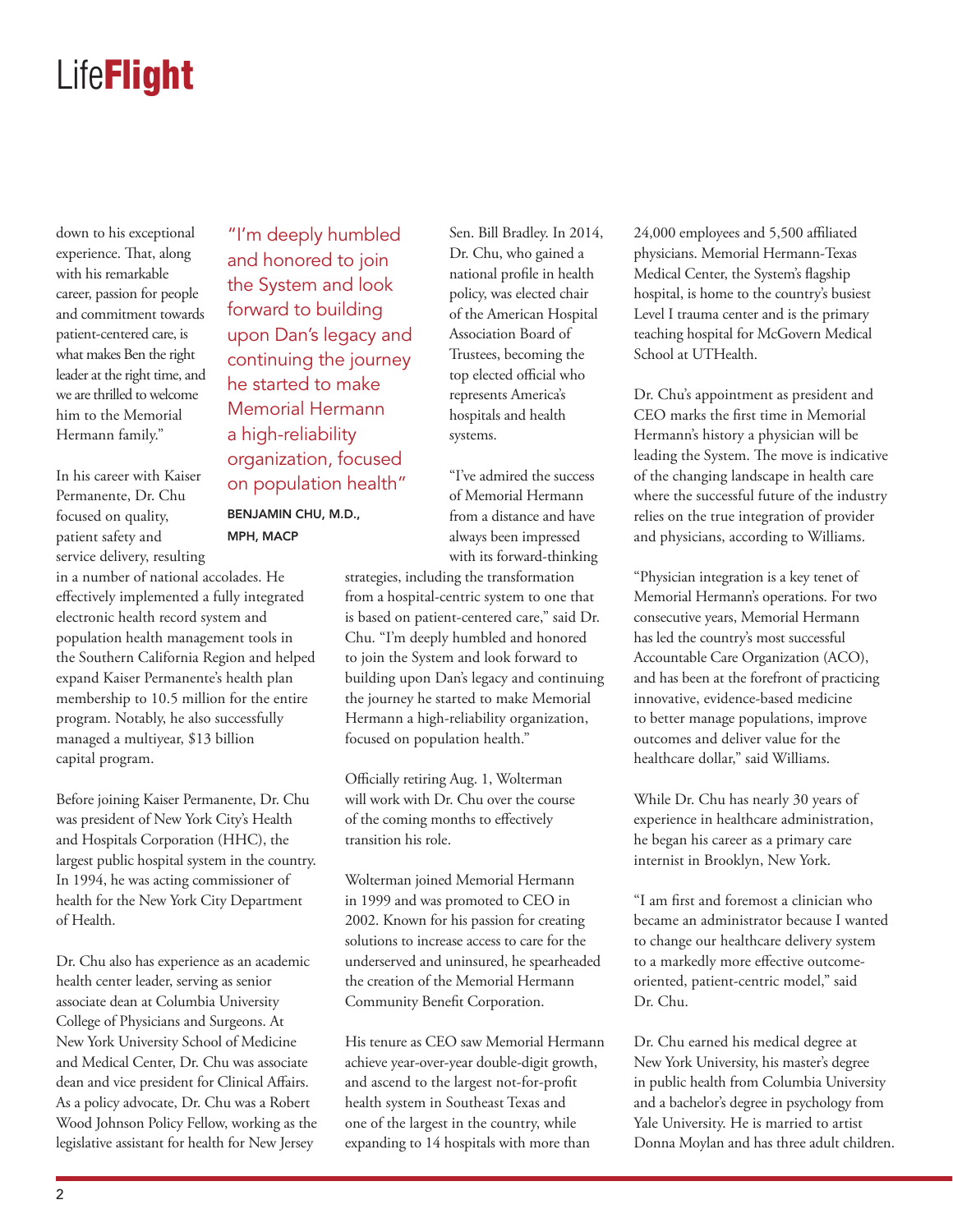# Memorial Hermann Pearland Opens Its Doors

**T** he cranes and construction crews are gone, and in their place is the new Memorial Hermann Pearland Hospital – a 250,000 square-foot, state-ofthe-art healthcare facility that ushers in a higher level of quality and safe care to the Pearland community.

The hospital, along with the Convenient Care Center and adjoining medical office buildings, make up a 40-acre comprehensive medical campus. Memorial Hermann Pearland becomes the 14th hospital in the Memorial Hermann Health System.

"This is an exciting time for us as we open our hospital and I say *our* hospital because many of our employees, including myself, live in Pearland," says Mario Garner, senior vice president and CEO of Memorial Hermann Pearland. "We want Memorial Hermann Pearland to quickly become the hospital of choice for the residents

of Pearland, Alvin, Angleton, Manvel and surrounding communities."

With its 64 beds, Memorial Hermann Pearland offers a number of high-quality services and specialties, including orthopedics and sports medicine, neurology, general surgery, heart and vascular, labor and delivery, gastroenterology and urology.

As an added amenity, Pearland Café, located inside Memorial Hermann Pearland, is

communities." MARIO GARNER, Senior Vice President and CEO of Memorial Hermann Pearland



Memorial Hermann Pearland, which opened in March, becomes the 14th hospital in the Memorial Hermann Health System.

open to the public serving breakfast from 7:00 a.m. until 9:30 a.m. and lunch from 11:00 a.m. until 2:00 p.m. daily. While

at the hospital, patients and guests can also view Pearland's historical timeline located just off the hospital's main lobby. The timeline, which was developed in coordination with the Pearland Historical Society, illustrates the history of Pearland dating back to the early 1800s. "We want Memorial Hermann Pearland to quickly become the hospital of choice for the residents of Pearland, Alvin, Angleton, Manvel and surrounding

> "We wanted our patients and their families to walk through our doors and into a warm, welcoming environment," says Garner. "The unique architectural design of the

hospital – which includes high ceilings and a lot of natural light – promotes a

comforting healing environment for all. Equally important, the new hospital offers advanced, state-of-the-art technology to expertly address any healthcare need of the patient."

The medical campus will offer additional benefits as part of the Memorial Hermann Health System. For example, if a patient arrives at Memorial Hermann Pearland in need of a higher level of care, he or she may be transferred to Memorial Hermann Southeast Hospital, or Memorial Hermann Life Flight® can quickly and safely transport patients to Memorial Hermann-Texas Medical Center or Children's Memorial Hermann Hospital.

Memorial Hermann Pearland is located at 16100 South Freeway on the southbound side of Highway 288 near FM 518.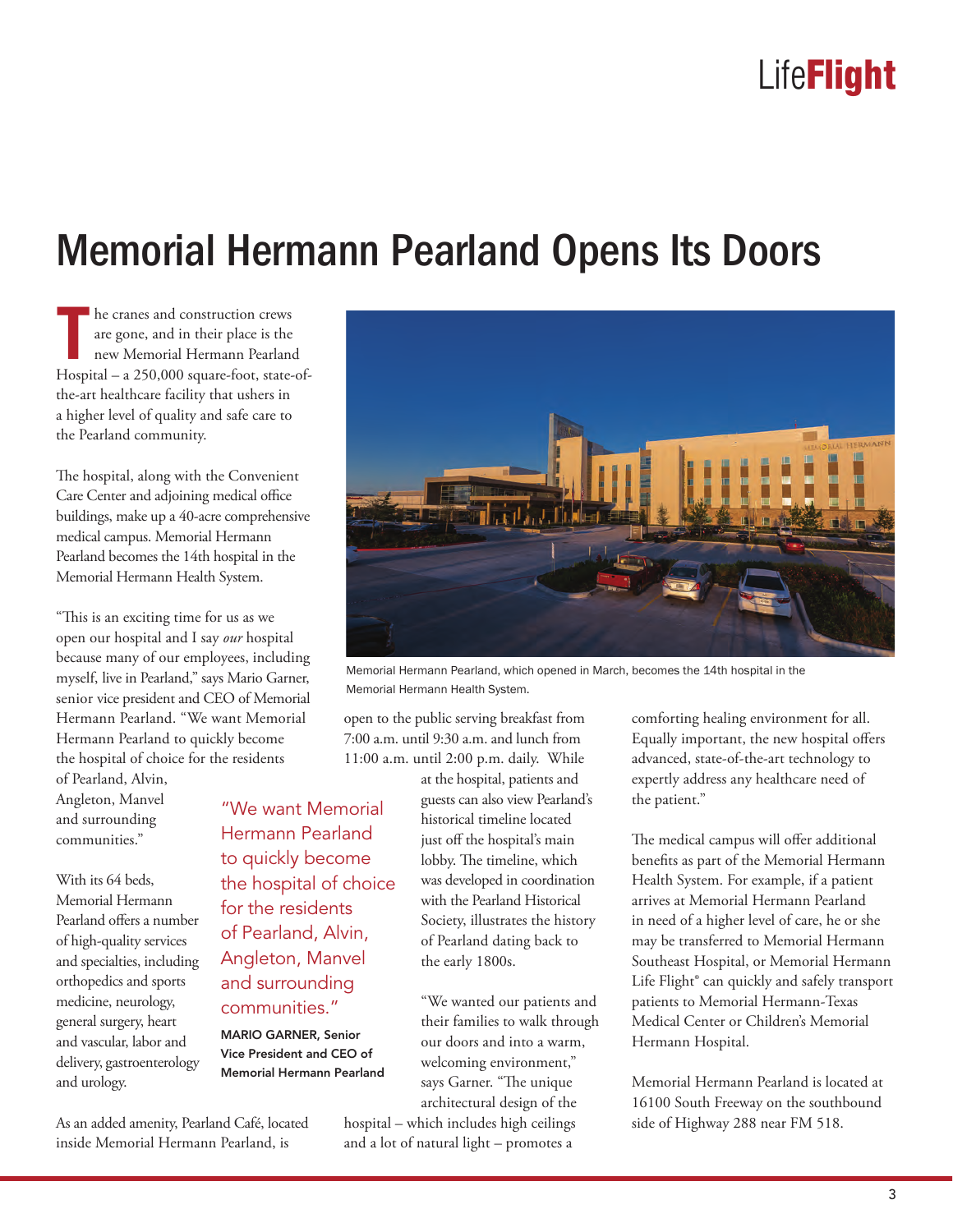## Memorial Hermann Opens Convenient Care Center in Cypress

**MA**emorial Hermann recently opened<br>
its 45,000-square-foot Convenient<br>
Care Center in Cypress. The its 45,000-square-foot Convenient Care Center in Cypress. The facility provides highly coordinated access to adult and pediatric primary care via Memorial Hermann Medical Group, as well as affiliated specialty physicians, sports medicine and rehabilitation, lab services, outpatient imaging – including The University of Texas MD Anderson Cancer Center Breast Care with Memorial Hermann – and a 24-hour emergency center.

"Bringing access to quality health care in Houston's communities is priority for Memorial Hermann," said Dan Wolterman, former Memorial Hermann president and CEO and advisor to the Memorial Hermann Health System board of directors. "The opening of our Convenient Care Center in Cypress is the first step to giving the growing community the ability to receive specialty care close to home."

Located at 27700 Northwest Freeway near the Grand Parkway, the Convenient Care Center is designed to take the stress out of scheduling appointments for routine health needs by offering families options such as walk-in access and extended evening and weekend hours for primary care – Monday through Saturday from 7 a.m. to 7 p.m. For added convenience, appointments also can be scheduled online by visiting www.memorialhermann.org/cypress-ccc.

"Today marks a major milestone in our phased approach to bring unparalleled healthcare access to this community," said Scott Barbe, CEO, Memorial Hermann Cypress. "Our Convenient Care Center offers flexibility to complement today's busy lifestyles in a single location, and we are honored to become a trusted partner for the residents of Cypress."

The Convenient Care Center, housed

on the first floor of the newly-opened Medical Plaza, is the first phase of Memorial Hermann's \$168 million medical campus in Cypress, which will be anchored by an 81-bed acute care hospital that is currently under construction. This development is part of Memorial Hermann's growth initiative – *Breaking New Ground* – created to meet current and future healthcare needs in the Greater Houston area.

Slated for completion in Spring 2017, the hospital will house eight operating rooms, a 16-bed intensive care unit, a neonatal intensive care unit, a cardiac catheterization lab, and a dedicated Memorial Hermann Life Flight® helipad, with room to expand.

Houston's 12-county region has a projected five-year (2015-2020) population growth rate of 7.6 percent. The Cypress area alone has a projected population growth rate of more than 11 percent in the same time period. Cypress also is home to the three largest growing zip codes (77433, 77377, and 77499) as well as the three largest populated zip codes (77429, 77095, and 77433).

"As Cypress continues to grow, so will Memorial Hermann," added Barbe. The campus has the footprint to accommodate significant future growth, including two additional medical plazas and two additional patient bed towers, bringing the total bed count to more than 400 beds.

The economic impact also will serve the local community, as the new Convenient Care Center brings with it 50-plus job opportunities, both clinical and administrative. More than 250 additional job opportunities will become available when the hospital opens next year.

The Cypress Convenient Care Center joins sister facilities in Summer Creek, Sienna Plantation, Pearland and South Katy.

For more information on Memorial Hermann Cypress, call 832.658.3100 or visit www.memorialhermann.org/cypress-ccc.

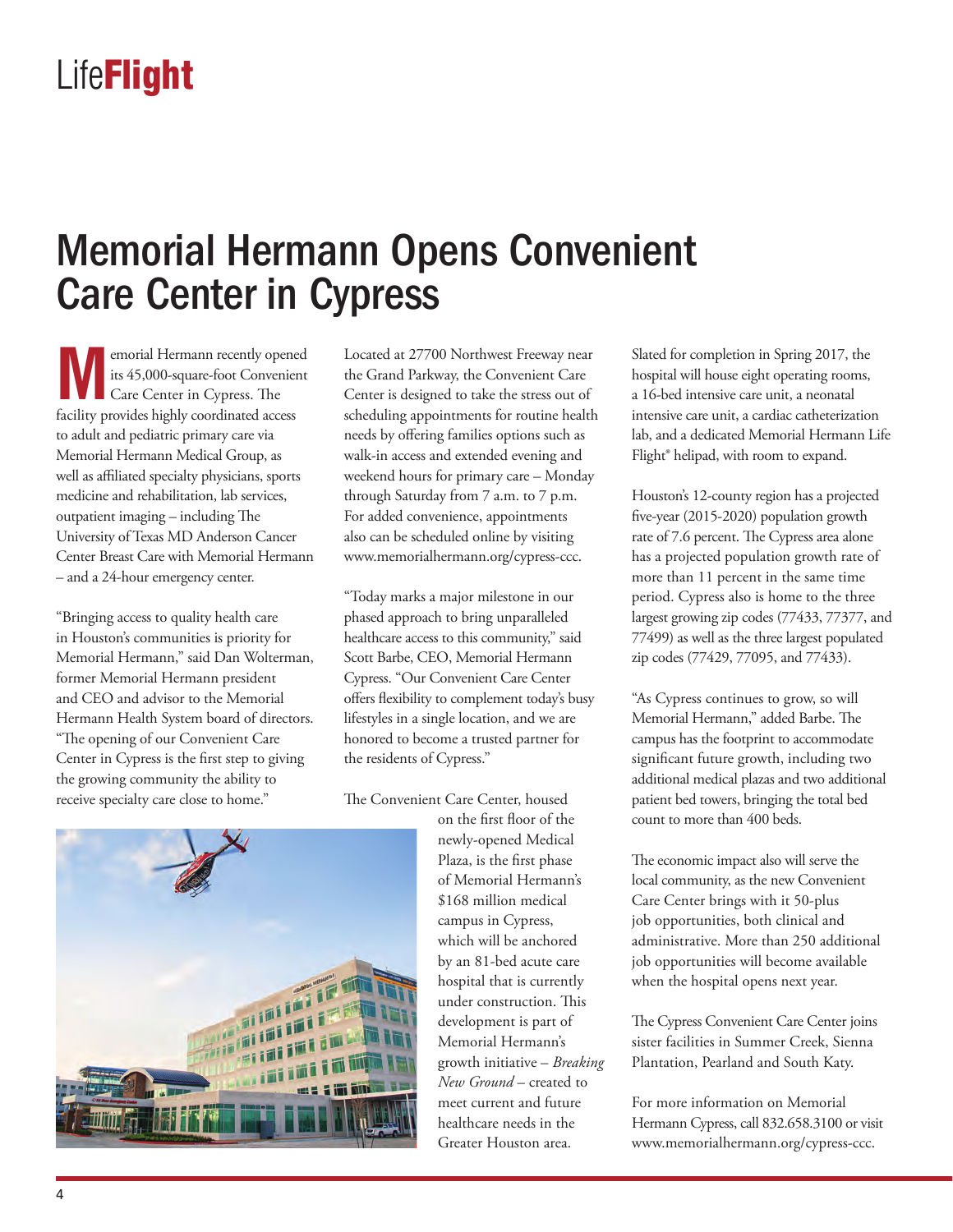### Local Family Raises Awareness of Nation's First Mobile Stroke Unit

**Randi and Johnny Carrabba – of<br>Houston's original, family-owne<br>Carrabba's Italian Grill – recentl** Houston's original, family-owned Carrabba's Italian Grill – recently hosted an event for more than 50 guests to educate them about the nation's first mobile stroke unit (MSU), a research program spearheaded by a partnership between Memorial Hermann-Texas Medical Center and McGovern Medical School at UTHealth. Introduced in 2014 under the direction of James Grotta, M.D., director of stroke research in the Clinical Institute for Research & Innovation at Memorial Hermann-TMC and director of the mobile stroke unit consortium, the MSU is the first specialized ambulance for prehospital stroke treatment in the United States. It provides all diagnostic tools, including a CT scanner and stroke expertise that result in therapeutic treatment at the site of the emergency, and if it is determined that a patient is having a stroke caused by a blood clot, the clot-busting drug tPA also can be administered onboard.

Randi and Johnny's cousin, Joe Carrabba, was treated on the MSU after experiencing stroke-like symptoms in his home at the age of 59. Due to the unit's ability to treat stroke patients within the first "golden hour" after the onset of symptoms, Carrabba recovered with no residual physical or speech deficits and was discharged from Memorial Hermann Mischer Neuroscience Institute at the Texas Medical Center (MNI) three days after his stroke. Carrabba shared his profound appreciation for the MSU at the event stating, "My wife, Donna, knew something was wrong and immediately called 911.

I owe my life to my wife, the fast response of EMS, Dr. Grotta's vision for the MSU and the MNI team. I would not be standing here talking to you tonight if it were not for them."

 "It typically takes an hour once a stroke patient arrives in the emergency room to receive treatment, and that's not counting transport time. In these situations, every minute – every second – counts, so the earlier the clinical team can intervene, the better the outcome," Dr. Grotta told guests.

According to Dr. Grotta, this innovative model for delivering acute stroke treatment is advancing stroke care within the Greater Houston area and has the potential for broad impact across the nation. If patients can be evaluated, imaged and treated before they are transported via ambulance to an emergency department, critical time can be saved. He says this vital step greatly increases the odds of a patient being discharged directly home after their stroke.

David Persse, M.D., City of Houston EMS Medical Director, said, "The MSU makes it possible for the team to treat stroke patients quickly, swiftly and effectively." The MSU is operated in conjunction with EMS of Houston, Bellaire and West University Fire Departments.



The nation's first mobile stroke unit provides all diagnostic tools, including a CT scanner and stroke expertise that result in therapeutic treatment at the site of emergency.

This year, the team will embark on Phase II of the research trial. "Philanthropic assistance is needed to support this next phase, which includes a second unit and expanded hours of operation. The groundbreaking project has great promise to dramatically improve stroke outcomes and impact countless lives," said Grotta.

To learn more about the MSU or ways to support the project, visit www.memorialhermann/msu.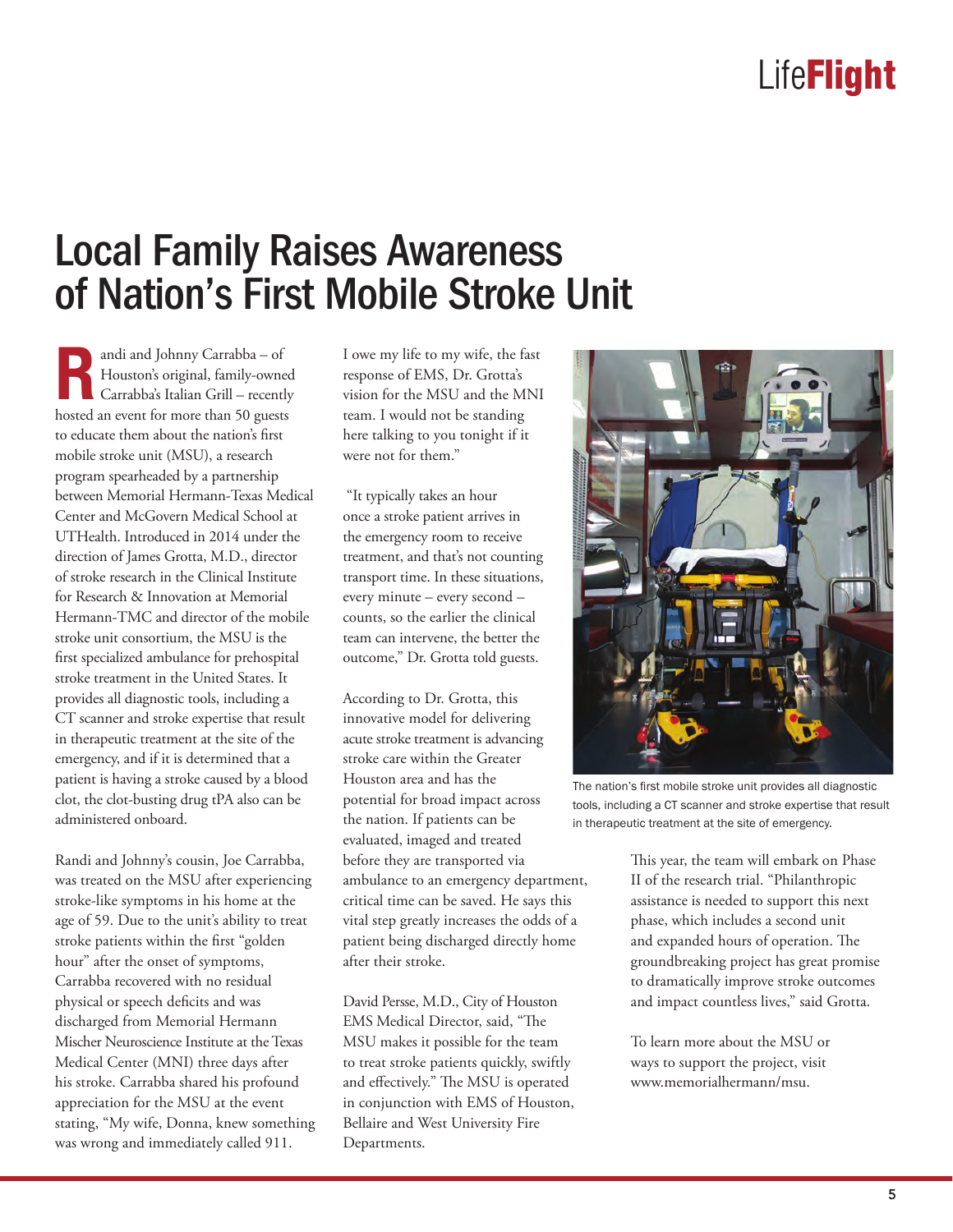## From Patient to Caregiver: Nurse's Personal Journey Comes Full Circle

Im Ko doesn't remember the<br>
to the hospital aboard a Memorial<br>
Hermann Life Flight® helicopter, or the un Ko doesn't remember the horrible car crash, the urgent rush to the hospital aboard a Memorial emergency surgery to stop the swelling in her brain that would've killed her. But UTHealth neurosurgeon Dr. Ryan Kitagawa remembers her.

It was late on Thanksgiving night in 2013 when Ko was wheeled into the operating room at Memorial Hermann Texas Trauma Institute. Ko had been driving to dinner when she stopped along U.S. Highway 290 to offer assistance to an accident victim on the side of the road. That's when another driver slammed into her, flinging Ko's body into her own vehicle. The impact crushed the entire right side of Ko's face and left her with bruises on her cerebellum, an area in the back of the brain responsible for balance and movement.

The injury could've killed her, but Dr. Kitagawa – who is affiliated with Memorial Hermann Mischer Neuroscience Institute at the Texas Medical Center – spent hours meticulously removing a section of Ko's skull to relieve the pressure on her brain. The emergency procedure helped save Ko's life.

"That kind of injury is very rare in trauma cases because it's an area of the brain that's not often injured," Dr. Kitagawa said. "And people who sustain those kinds of injuries typically don't survive long enough to make it to the hospital."

The story could've ended there. Instead, Ko's experience and her weeks long

recovery at Mischer Neuroscience Institute in 2013 was the start of a transformation that would lead her back, more than two years later, to the very same place where she received the lifesaving surgery.

At the time of the accident, the 26-year-old had been studying to become a nurse. She had already completed three semesters of nursing school and she was nearing the end of her fourth. She planned to graduate, take her licensing exam, and then find a job working in oncology. But the injuries she sustained put her life on hold. She was in a coma for weeks before moving to TIRR Memorial Hermann to complete her rehabilitation.

After months of painstaking rehab, Ko decided to return to school in the fall semester of 2014 to finish her nursing degree. School had always been tough, but Ko found it especially difficult to concentrate after the accident. The traumatic experience left her shaken, struggling to cope with what happened to her, and she failed the semester.

"After the accident, I was so miserable and depressed," she said. "It was consuming my life. I just felt so sad and alone. I was so young, and it felt like my life had stopped while everyone else's had just started."

According to Dr. Kitagawa, Ko's struggles were



While Sun Ko does not remember much from the night of her horrific car accident in 2013, she often thinks of the first responders and Memorial Hermann Life Flight® crew members who played a crucial role in saving her life.

typical of traumatic brain injury survivors. The Centers for Disease Control and Prevention says traumatic brain injury is a leading cause of death and disability in the United States, contributing to about 30 percent of all injury-related fatalities and resulting in 138 deaths every day. Those who survive can struggle with impaired thinking or memory, loss of movement, vision and hearing, personality changes and depression. Those complications can linger for days, weeks or a lifetime.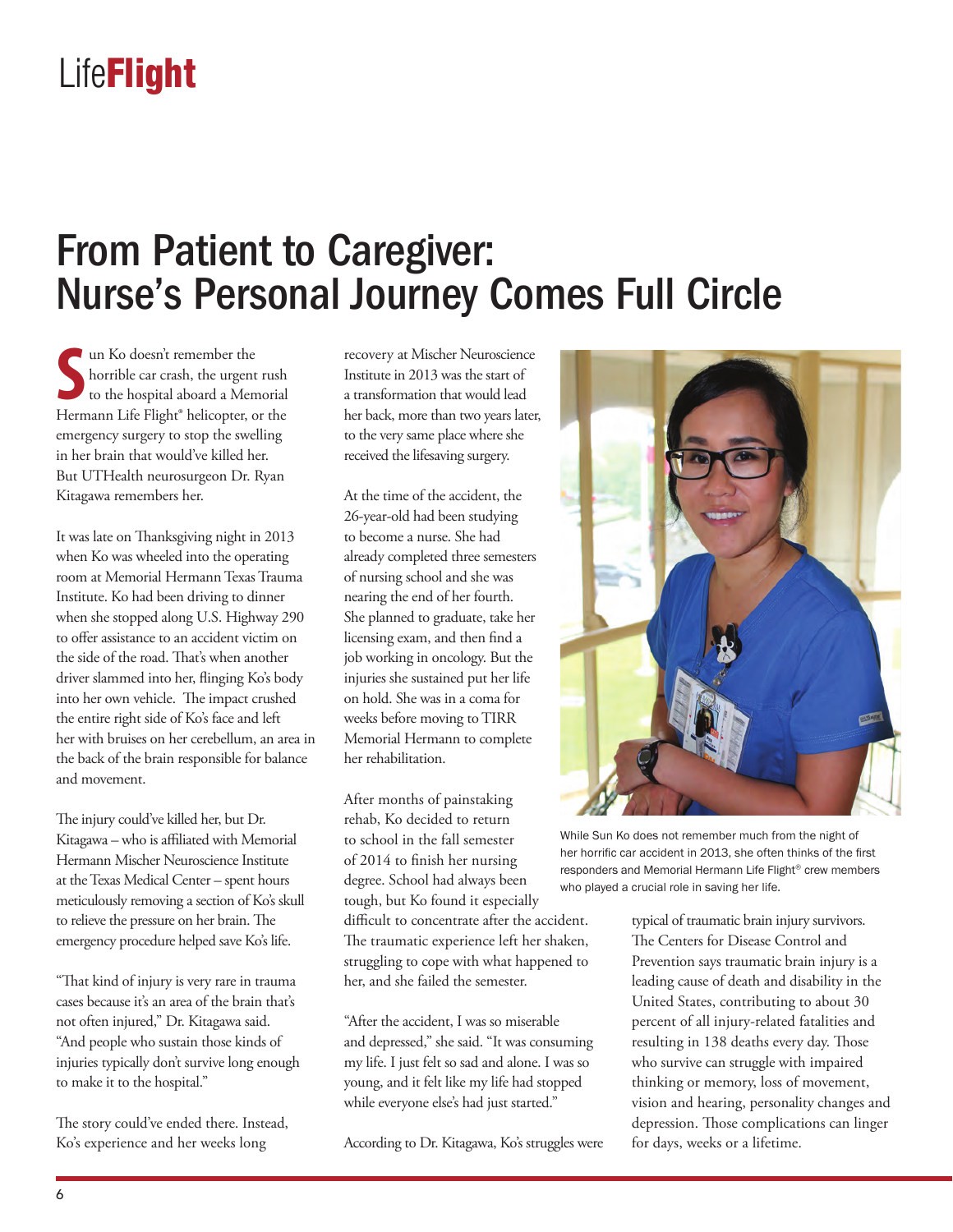"It's a pretty devastating disease because it affects all aspects of your life, even the relationships you have with your family, friends and co-workers," Dr. Kitagawa said. "There's a social stigma surrounding brain damage that's unfair. There's this connotation that survivors are in a total vegetative state, or they are so severely disabled, when in fact, there are lots of people like Sun who are able to recover to normal."

Despite the hardships created by the injury, not to mention the multiple facial reconstruction surgeries she would require in the months and years that followed, Ko said she was determined not to let the event define her life. "I didn't know how hard the road was going to be, but I had this feeling like I had to do this." She returned to school the following semester, passed all of her classes and became the first in her family to graduate with a college degree.

Although her heart had always been in oncology, when it came time to apply for jobs, Ko saw an opening for a nursing position in the Intensive Care Unit (ICU) at Mischer Neuroscience Institute, one

of the largest and busiest ICUs of its kind in the country. It also happened to be the very ICU that had taken such great care of her not so long ago. "I thought, 'How cool would it be if I could go back?'" she said. "So I applied for it." And she got it.

On her first day on the job, on her very first shift on the floor, Ko ran into

Dr. Kitagawa. At first, the neurosurgeon didn't recognize his former patient in her bright blue scrubs. But then she smiled. "Right then, I immediately knew who she was," he said. "This is why we do what we do."

For Ko, the experience was surreal. "Not only did he save my life, but he gave me a second chance to live it all over again. I'm forever indebted to him. He's seriously my hero."

Ko is now working on paying that debt forward to patients who are in the same

The Centers for Disease Control and Prevention says traumatic brain injury is a leading cause of death and disability in the United States, contributing to about 30 percent of all injuryrelated fatalities and resulting in 138 deaths every day.

position. As she makes her rounds each day, she's reminded of the challenges she faced and the tough times her family endured. With each patient, she shows the same compassion and provides the same high-quality care that was given to her and her family. "They are more than just patients to me. I truly

understand what they're going through."

In addition, she recently joined the Traumatic Brain Injury Support Group at Memorial Hermann-Texas Medical Center, where she's found comfort and peace in sharing her experience with others. "It's really therapeutic," she said. "And when I tell people in the group, 'I was also a patient here and now I'm a nurse,' they're so happy. I just want to be an inspiration to others with traumatic brain injuries to show them what they can accomplish."

*TIRR is a registered trademark of TIRR Foundation.*



#### May is National Stroke Month

While stroke threatens millions of lives, it is largely preventable, treatable and beatable. National Stroke Month is recognized in May to raise awareness of risk factors and symptoms of stroke. As any first responder knows, time is critical when it comes to treating strokes. Please help us spread the message – if you see the warning signs of a stroke, act FAST:

#### FAST can help people remember the warning signs of a stroke.

- **F FACE:** Ask the person to smile. Does one side of the face droop?
- A ARMS: Ask the person to raise both arms. Does one arm drift downward?
- **S SPEECH:** Ask the person to repeat a simple phrase. Is their speech slurred or strange?
- **T TIME:** If you observe any of these signs, act quickly. If given within three hours of the first symptom, the thrombolytic drug tPA can reduce long-term disability for the most common type of stroke.

For more information, visit www.strokeassociation.org.